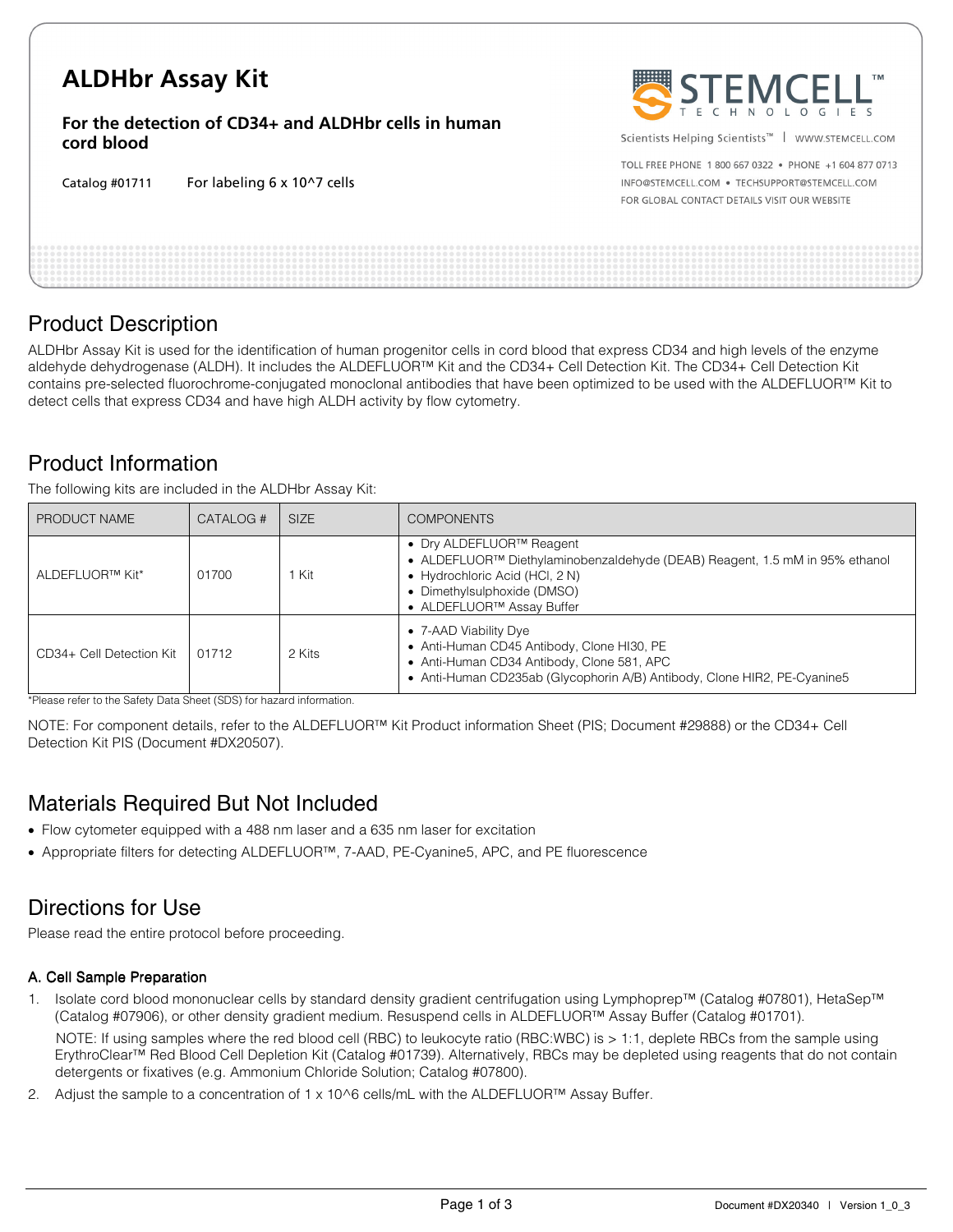

#### B. Detection of 7-AAD-Glycophorin A/B-CD45+ALDHbrCD34+ Cells with the ALDEFLUOR™ Kit and the CD34+ Cell Detection Kit

#### I. ALDEFLUOR™ Kit

NOTE: Disregard the PIS included in the ALDEFLUOR™ Kit and use the full protocol below.

The dry ALDEFLUOR™ Reagent is provided in a stable, inactive form (BODIPY-aminoacetaldehyde-diethyl acetate, BAAA-DA). For use, the dry ALDEFLUOR™ Reagent is dissolved in DMSO, converted to the fluorescence-activated ALDEFLUOR™ Reagent (BAAA) by treatment with 2 N HCl and diluted with ALDEFLUOR™ Assay Buffer.

#### ALDEFLUOR™ ACTIVATION

- 1. Assemble all necessary supplies and allow kit reagents to come to room temperature (15 25°C) before use.
- 2. Add 25 µL of DMSO to the vial of dry ALDEFLUOR™ Reagent, mix well and let it stand at room temperature (15 25°C) for 1 minute. NOTE: The dry ALDEFLUOR™ Reagent is an orange-red powder that changes to a bright yellow-green color upon addition of DMSO.
- 3. Add 25 µL of 2 N HCl and mix well. Incubate this mixture at room temperature (15 25°C) for 15 minutes. NOTE: Adding 2 N HCl before DMSO will render the product inactive.
- 4. Add 360 µL of ALDEFLUOR™ Assay Buffer to the vial and mix. NOTE: Upon addition of the ALDEFLUOR™ Assay Buffer, the solution may appear slightly cloudy. This does not affect the assay performance.
- 5. Keep the activated ALDEFLUOR™ Reagent at 2 8°C during use.
- 6. Aliquot the remaining activated ALDEFLUOR™ Reagent and store at -20°C.

#### ALDEFLUOR™ ASSAY

- 1. For each sample to be tested, label one "test" and one "control" tube. Place 2 mL of the adjusted cell suspension into the "test" tube.
- 2. Add 5 µL of the ALDEFLUOR™ DEAB Reagent to the "control" tube. Recap the "control" tube and the DEAB vial immediately.
- 3. Add 10 µL of the activated ALDEFLUOR™ Reagent to the "test" tube containing the cell suspension. Mix well.
- 4. Immediately transfer 0.5 mL of the mixture to the "control" tube containing ALDEFLUOR™ DEAB Reagent. Mix well by pipetting up and down several times.
- 5. Incubate "test" and "control" samples at 37°C for 30 minutes, protected from light.
- 6. Place samples in an ice bath following incubation.

#### II. CD34+ Cell Detection Kit

- 7. Add 15 µL each of the Anti-Human CD34 APC, CD45 PE, and Glycophorin A/B PE-Cyanine5 Antibodies to the "test" tube.
- 8. Incubate in an ice bath for 15 minutes, protected from light.
- 9. Centrifuge both the "test" and the "control" tubes at  $250 \times g$  for 5 minutes. Discard the supernatant.
- 10. Wash both the "test" and the "control" tubes with ALDEFLUOR™ Assay Buffer.
- 11. Centrifuge both the "test" and the "control" tubes at  $250 \times g$  for 5 minutes. Discard the supernatant.
- 12. Resuspend the "test" cell pellet in 1.5 mL and the "control" cell pellet in 0.5 mL of ALDEFLUOR™ Assay Buffer.
- 13. Add 10 µL of the 7-AAD Viability Dye to the "test" tube and incubate in an ice bath for 5 10 minutes, protected from light.
- 14. Analyze on a flow cytometer equipped with a 488 nm laser and a 635 nm laser for excitation and appropriate filters for detecting ALDEFLUOR™, 7-AAD, PE-Cyanine5, APC, and PE fluorescence. Refer to the gating strategy in the Data section for analysis of 7-AAD-Glycophorin A/B-CD45+ALDHbrCD34+ cells.

### Notes and Tips

- For samples containing an RBC:WBC ratio of > 1:1, depletion of RBCs from the samples may be required prior to the assay. RBCs can be efficiently and effectively depleted using ErythroClear™ Red Blood Cell Depletion Kit (Catalog #01739) without affecting the frequency of cells with high ALDH activity and expressing CD34.
- When frozen aliquots of the activated ALDEFLUOR™ Reagent are thawed, a small precipitate (pellet) may be observed. Before use, mix the thawed reagent to resuspend the precipitate. This precipitate does not affect assay performance.